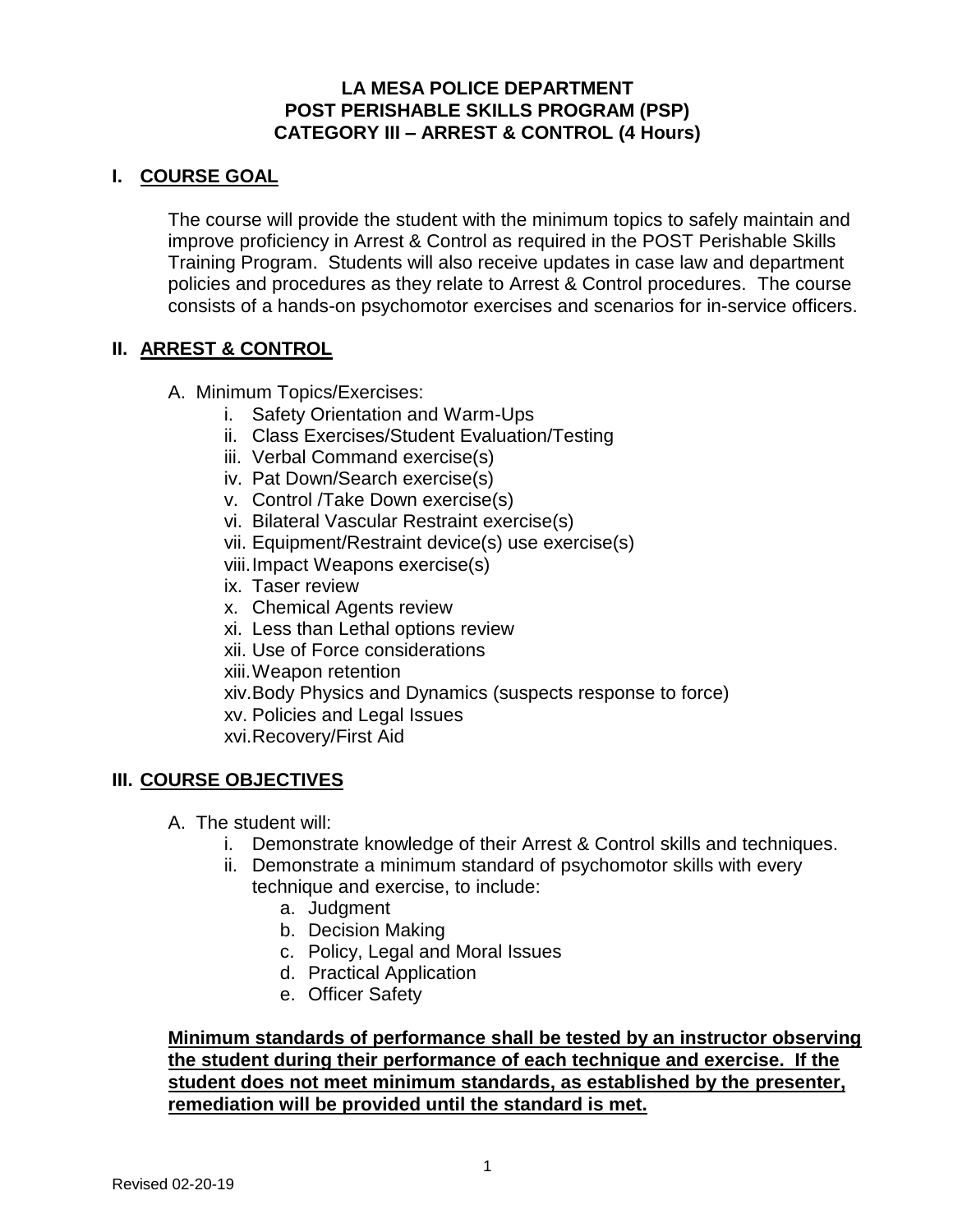# **EXPANDED COURSE OUTLINE**

#### **I. INTRODUCTION/ORIENTATION**

- A. Introduction, Registration and Orientation
- B. Course Objectives/Overview/Exercises, Evaluation/Testing **III(b)**
- C. Safety Orientation and Warm-Up **III(a)**

### **II. LIABILITIES/LEGALITIES/DOCUMENTATION III(j,n,o,p,q)**

- A. Use or Force Policies and Legal Issues
	- i. P.C. 835
	- ii. Terry v. Ohio
	- iii. Tennessee v. Garner
	- iv. Graham v. Connor
	- v. Case Law Update
	- vi. Department Policies
		- a. DI 413 Use of Force
			- b. DI 411 Arrest and Disposition Procedures
			- c. DI 307 Officer Involved Shootings
			- d. DI 503 Bilateral Vascular Restraint
			- e. DI 622 Use of OC
			- f. DI 614 Use of Taser
			- g. DI 627 Less Lethal Weapons
			- h. DI 629 Use of Pro-Straint Chair
- B. Use of Force Report Writing
	- i. "That force which is likely to cause or does cause…shall be documented by the officer using force…"
	- ii. Using clear and descriptive language
		- a. What did you see? Hear? Think?
		- b. Suspects Behavior
			- 1. Compliant, Passive Resistant, Active Resistant, Assaultive, Life Threatening
		- c. Officers Response
			- 1. Verbal, control holds, less lethal options, impact weapons, deadly force

## **III. DeTac 101 – THE BASICS**

- A. Awareness
	- i. Cover & Concealment
	- ii. Subjects Hands
	- iii. Weapons and/or Potential Weapons
	- iv. Friends/Associates
	- v. Escape Routes
	- vi. Physical Environment
- B. Balance
	- i. Balanced Stance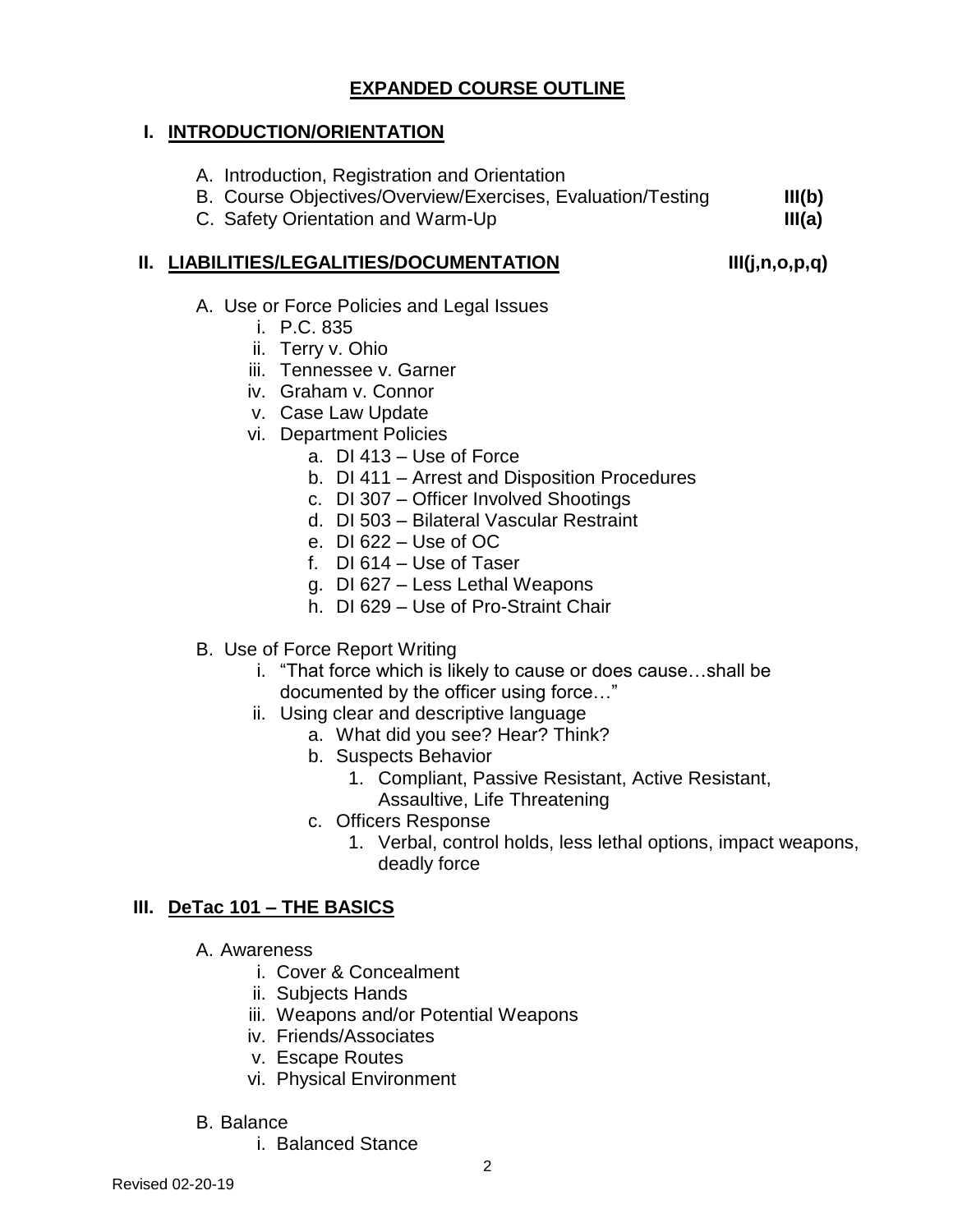- ii. Proper Distance (FI/Fighting)
- C. Control
	- i. Command Presence/Confidence
	- ii. General Control
	- iii. Verbal Commands
	- iv. Physical Control
	- v. Position of Advantage/Disadvantage
- D. Closest Weapon Closest Target (CWCT) **III(l)**
	- i. Application of closest available/appropriate weapon (personal or mechanical) to the closest available/appropriate target/striking point
- E. Personal Body Weapons **III(g)**
	- i. Head
	- ii. Hands
		- a. Palm
			- b. Blade
			- c. Fist
		- d. Hammer Fist
	- iii. Arms
		- a. Elbow
		- b. Forearm
	- iv. Legs
		- a. Knee
		- b. Shins
	- v. Feet
		- a. Kick
		- b. Stomp
		- c. Rake
		- d. Sweep
- F. Primary Targets Likely to Cause Pain Discomfort or Motor-Neural **Dysfunction** 
	- i. Nose
	- ii. Knuckles
	- iii. Shins/Top of Feet
	- iv. Perennial Nerve
	- v. Femoral Nerve
	- vi. Radial Nerve
	- vii. Median Nerve
	- viii. Stomach
	- ix. Brachial/Plexus Origin
- G. Parts Vulnerable to Attack (Avoid if Possible)
	- i. Head/Face
	- ii. Neck/Throat
	- iii. Heart
	- iv. Spine
	- v. Kidneys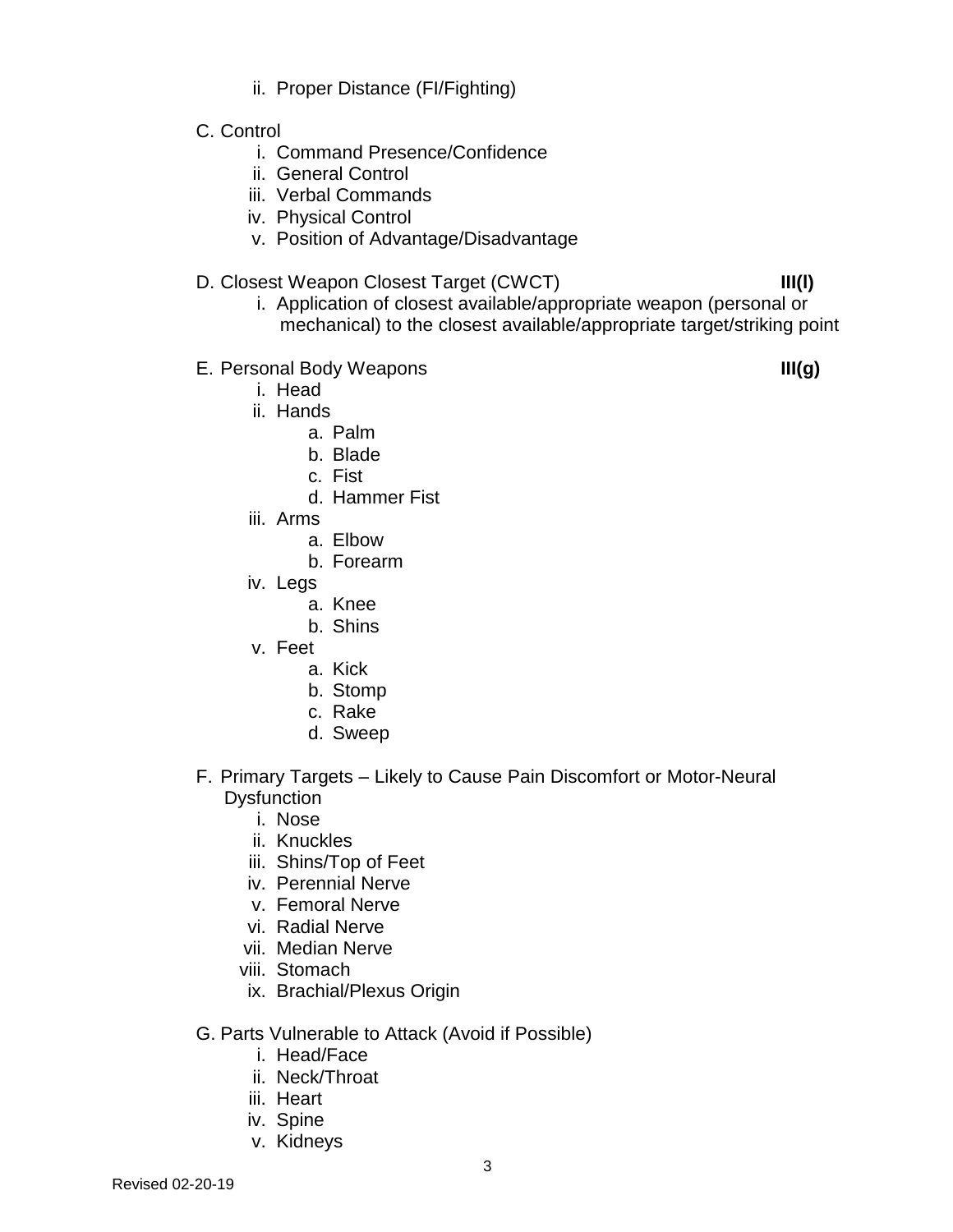- vi. Joint
- vii. Groin
- H. Impact Weapon(s) **III(l,m)**
	- i. Use/Limitations
	- ii. Strikes
		- a. Jab
		- b. End (Butt) thrust
		- c. Forward Swing
		- d. Back Swing
		- e. Power Stroke
	- iii. Alternate Weapons
- I. Primary Targets Likely to Cause Pain Discomfort or Motor-Neural **Dysfunction** 
	- i. Muscle Mass
	- ii. Joints

## J. Parts Vulnerable to Attack (Avoid if Possible)

- i. Head
- ii. Heart
- iii. Spine
- iv. Groin

## K. Weapons Retention/Takeaway **III(l,m)**

- i. Impact Weapon(s)
- ii. Firearm

#### L. Weapons Transition

- i. Lethal to Less Lethal and back again
- M. Work to a Police Solution
	- i. Will to Survive
	- ii. Never Give Up
	- iii. A Warrior Mentality
	- iv. Victory is Paramount

## **IV. BODY PHYSICS AND MOVEMENT III(h,i)**

- A. Suspects Reaction to Force
	- i. Suspect Attacks Officer
	- ii. Active Resistance
		- a. Rigid Muscles
	- iii. Passive Resistance

## a. Going Limp

- B. Balance, Stance and Movement
	- i. Footwork Review:
		- a. Forward Shuffle (closing the gap)
		- b. Rear Shuffle (create the gap)
		- c. Shuffle Right/Left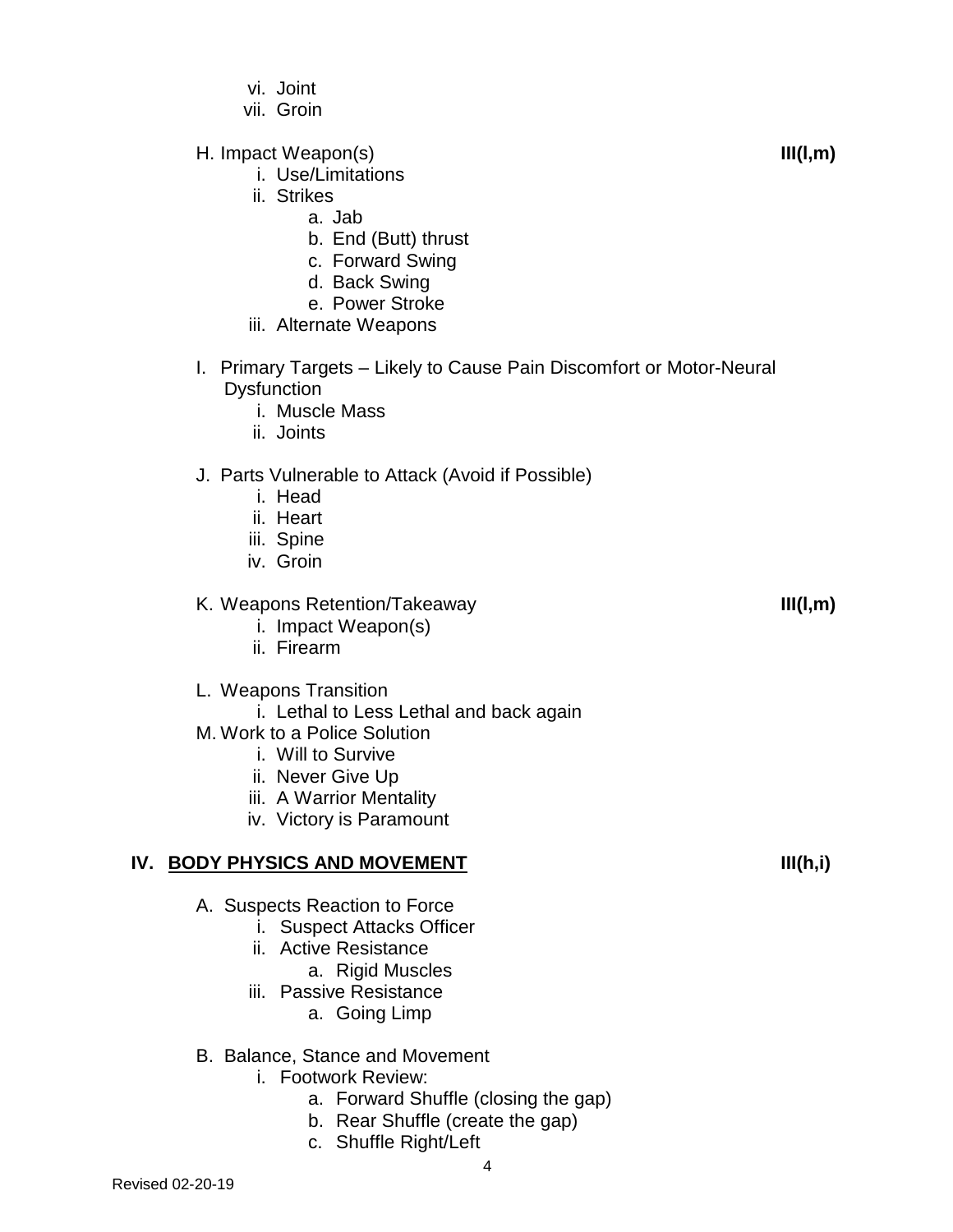- d. Pivot Right/Left
- ii. Self-righteousness
- iii. Impatience
- iv. Preoccupation

#### **V. EXERCISES: VERBAL COMMANDS, HANDCUFFING, SEARCH TECHNIQUES, CONTROL HOLDS, TAKEDOWNS, DE-ESCALATION III(b,c,d,e,f,k,I,n)**

- A. Handcuffing
	- i. Overview on restraint devices and need to double lock and check for tightness
	- ii. Suspect cannot be handcuffed due to injuries
	- ii. First Aid Suspect injured, wounds, fractures
	- iii. Special circumstances (i.e. pregnant females, overweight subjects)
	- iv. Complaint of pain should be documented
	- v. Failing to double lock handcuffs can result in injury to suspect and liability to an agency
- B. Handcuffing-Compliant Application (Finger Control Method)
	- i. Verbal commands to direct suspect to face away from officer, place backs of hands together behind back, spread feet and look straight ahead
	- ii. Remove hand-cuffs and quickly establish "pistol grip" on the connecting chain, with your strong hand, single bars forward.
	- iii. Approach from a position of advantage (right or left rear angle) and grasp the suspect's fingers using your weak hand, pulling them back towards you to break their balance.
	- vi. Once their balance has been broken, apply the hand-cuffs using a 'pinkie thumb side application' (Officer's "pinkie side first then thumb side".)
	- vii. After both handcuffs have been applied, check for proper tightness (using tip of index finger and tip of thumb), double lock the handcuffs and conduct a pat down search or search incident to arrest depending on the circumstances. Begin search by checking the "danger areas" immediately accessible to a handcuffed prisoner or detainee (i.e. small of back, rear pockets and waistband).
	- viii. Complete a thorough pat down/search
- C. Handcuffing-Kneeling Application (No Weapon)
	- i. Verbal commands to direct suspect to face away from officer, get on their knees, place backs of hands together behind back, put feet together, spread knees and look straight ahead
	- ii. Establish contact and cover roles between the responding officers
	- iii. Approach from a position of advantage (right or left rear angle) and grasp the subject's fingers using either hand while simultaneously grasping the suspect's shoulder using their free hand to break the suspect's balance rearward
	- iii. Once their balance has been broken, remove your hand from their shoulder (while still maintaining firm grasp of their fingers with your other hand) and retrieve your handcuffs. After removing handcuffs,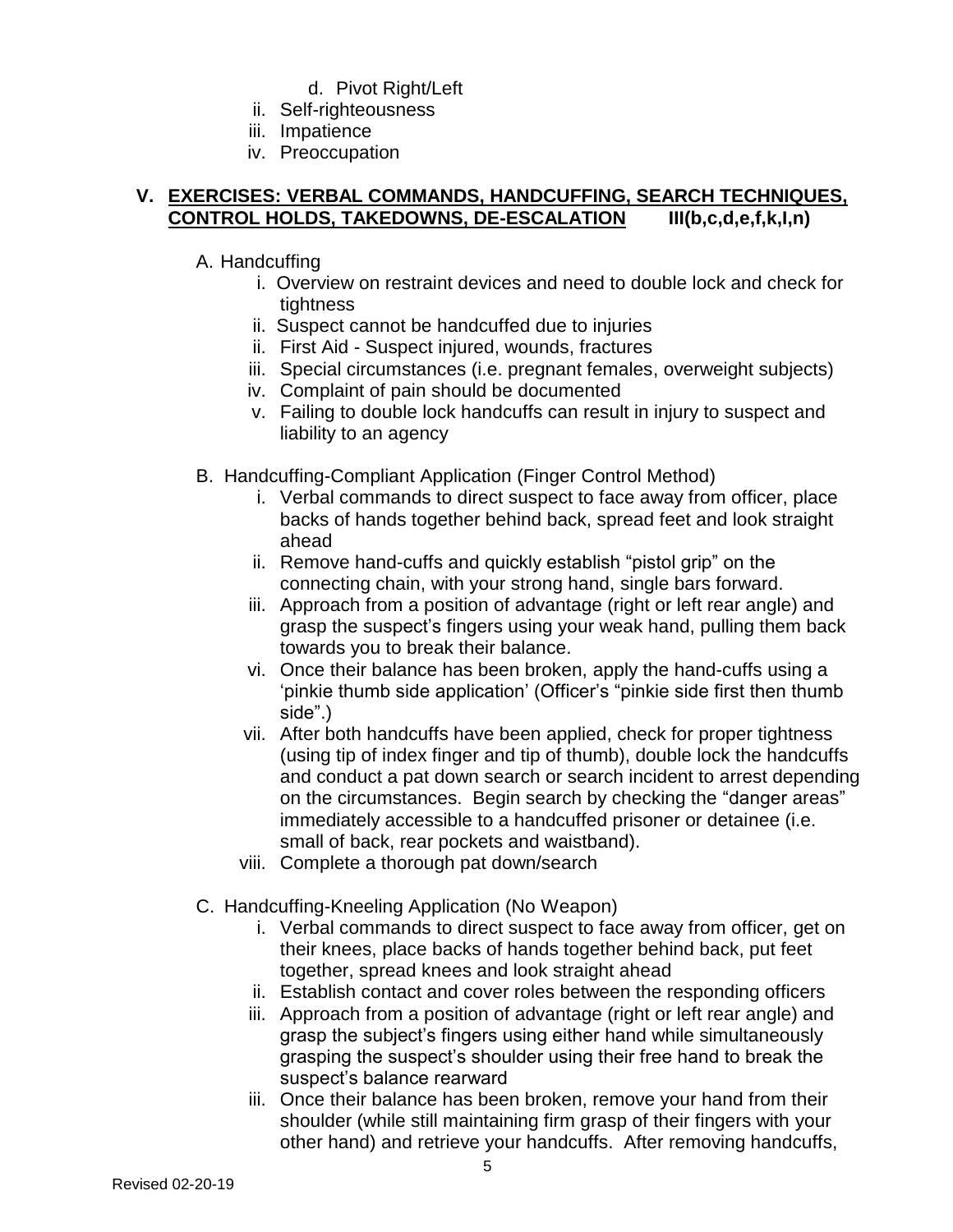quickly establish "pistol grip" on the connecting chain, single bars forward and apply them using a 'pinkie thumb side application' (Officer's "pinkie side first then thumb side")

- iv. After both handcuffs have been applied, check for proper tightness (using tip of index finger and tip of thumb), double lock the handcuffs and conduct a pat down search or search incident to arrest depending on the circumstances. Begin search by checking the "danger areas" immediately accessible to a handcuffed prisoner or detainee (i.e. small of back, rear pockets and waistband).
- v. Complete a thorough pat down/search
- D. Handcuffing-Kneeling Application (WITH Weapon in back)
	- i. Verbal commands "Police! Don't Move!" then direct suspect to face away from officer, get on their knees, place backs of hands together on top of head, put feet together, spread knees and look straight ahead
	- ii. Advise the suspect that you see the weapon and failure to comply with orders may result in use of deadly force
	- iii. Establish contact and cover roles between the responding officers
	- iv. Approach from a position of advantage (right or left rear angle) and grasp the subject's hands with either hand and pull them slightly rearward to keep them off balance.
	- iii. Once their balance has been broken, remove the weapon with your other hand.
	- iv. Disengage and secure the weapon.
	- v. Direct suspects to place the backs of their hands together behind their back.
	- vi. Approach from a position of advantage (right or left rear angle) and grasp the subject's fingers using either hand while simultaneously grasping the suspect's shoulder using their free hand to break the suspect's balance rearward
	- vii. Once their balance has been broken, remove your hand from their shoulder (while still maintaining firm grasp of their fingers with your other hand) and retrieve your handcuffs. After removing handcuffs, quickly establish "pistol grip" on the connecting chain, single bars forward and apply them using a 'pinkie thumb side application' (Officer's "pinkie side first then thumb side")
	- v. After both handcuffs have been applied, check for proper tightness (using tip of index finger and tip of thumb), double lock the handcuffs and conduct a pat down search or search incident to arrest depending on the circumstances. Begin search by checking the "danger areas" immediately accessible to a handcuffed prisoner or detainee (i.e. small of back, rear pockets and waistband)
	- vi. Complete a thorough pat down/search
- E. Handcuffing-Prone Application (Weapon in front)
	- i. Verbal commands "Police! Don't Move! Then use simple, concise, and easy to understand commands such as "get on the ground" or "get on your stomach," etc.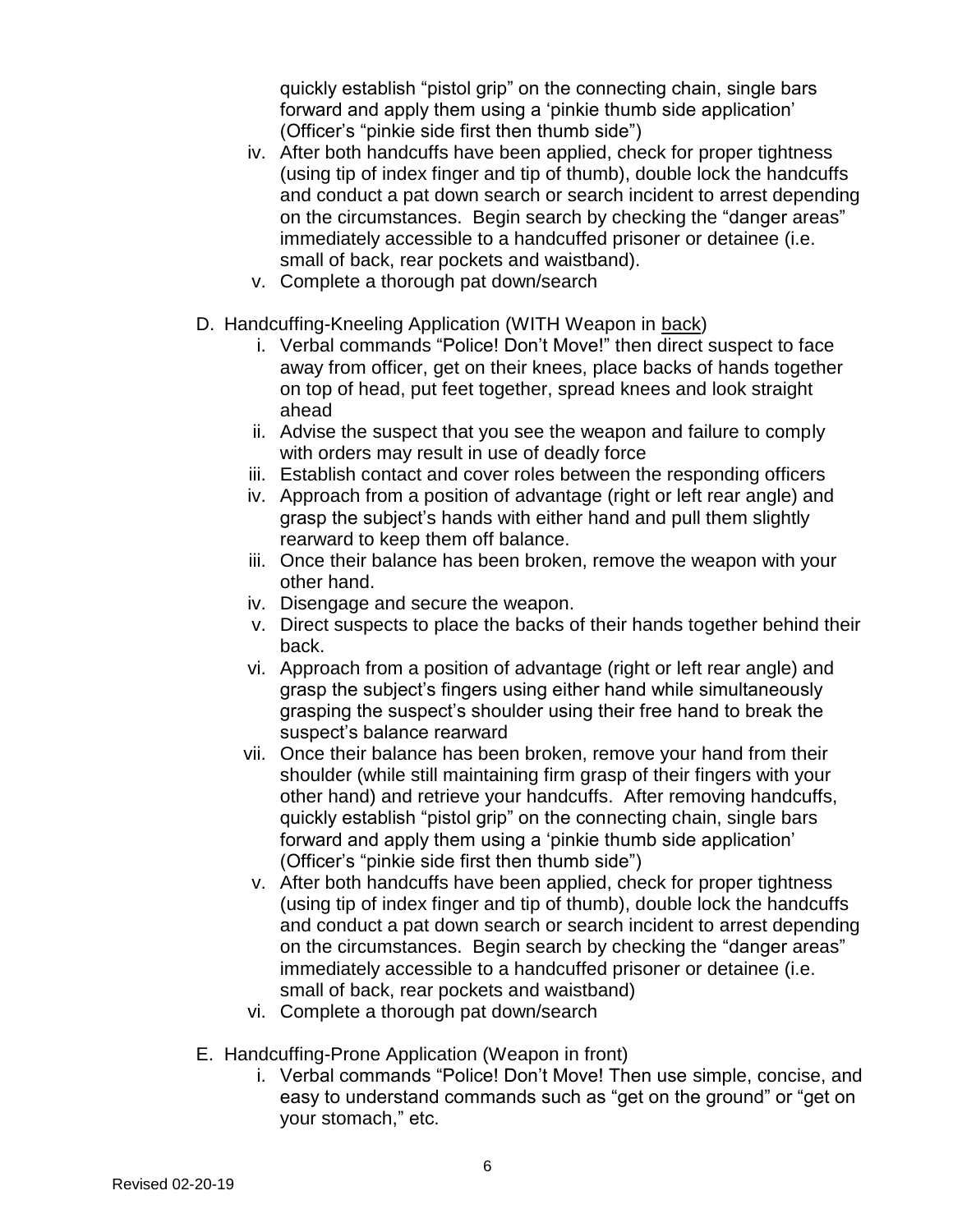- ii. Advise the suspect that you see the weapon and failure to comply with orders may result in use of deadly force
- iii. Establish contact and cover roles between the responding officers
- iv. After the suspect has been directed into a prone position, order him/her to put their hands directly out from their sides, spread their feet and look away from the contact officer.
- v. As before, the arresting officer(s) will be responsible for going "handson" and making the arrest, while the cover officer(s) provide cover.
- viii. The arresting officer(s) will move in at an angle near the suspect's head and establish control over the suspect (Finger Control and checking the arm OR shoulder pin.)
- ix. The completion of the handcuffing process and search is the same as previously described.
- F. Leg Chains, Waist Chains, Maximum Restraint Discussion/Review i. Safe Application and Removal
- G. Control Holds-Rear Wrist Lock
	- i. From Escort Position to Rear Wristlock
	- ii. Scoop suspect's hand/wrist with same side hand, while simultaneously controlling suspect's elbow using other hand.
	- iii. Break suspect's balance by lowering your center of gravity toward the right or left rear corner position (depending on officer's approach to contact).
	- iv. Transition to rear bent wristlock and trap the suspect's elbow between your inner arm and rib cage near your armpit.
	- v. As you transition to rear bent wristlock, immediately order suspect to place remaining hand behind head (single officer) or direct partner to control remaining hand and apply rear bent wristlock to other side.
	- vi. Once control has been established (2 on 1), either officer may initiate handcuffing.
	- vii. Control should be maintained, while the suspect is handcuffed.
	- viii. The officers will work together to safely handcuff the suspect. It is usually easier to apply the handcuffs from underneath the suspect's wrists (bottom to top).
	- ix. Place the suspect's wrist in the open handcuff without losing control (maintain rear wristlock) and close the single bar around the wrist. Repeat on other side or use two handcuffs depending on the size and flexibility of the suspect.
	- x. The completion of the handcuffing process and search is the same as previously described.
- H. Control Holds-Front Wrist Lock
	- i. A method of controlling low-levels of resistive behavior from a position of advantage or escort position.
	- ii. Control the subject's arm near the elbow and wrist (similar to the rear wrist-lock). However rather than placing the subject's hand(s) behind his/her back, control the subject's arm near his/her side using essentially the same principles/mechanics described above.
	- iii. Trap the subject's elbow between your inner arm and rib cage near your armpit and apply pressure to the wrist to gain compliance.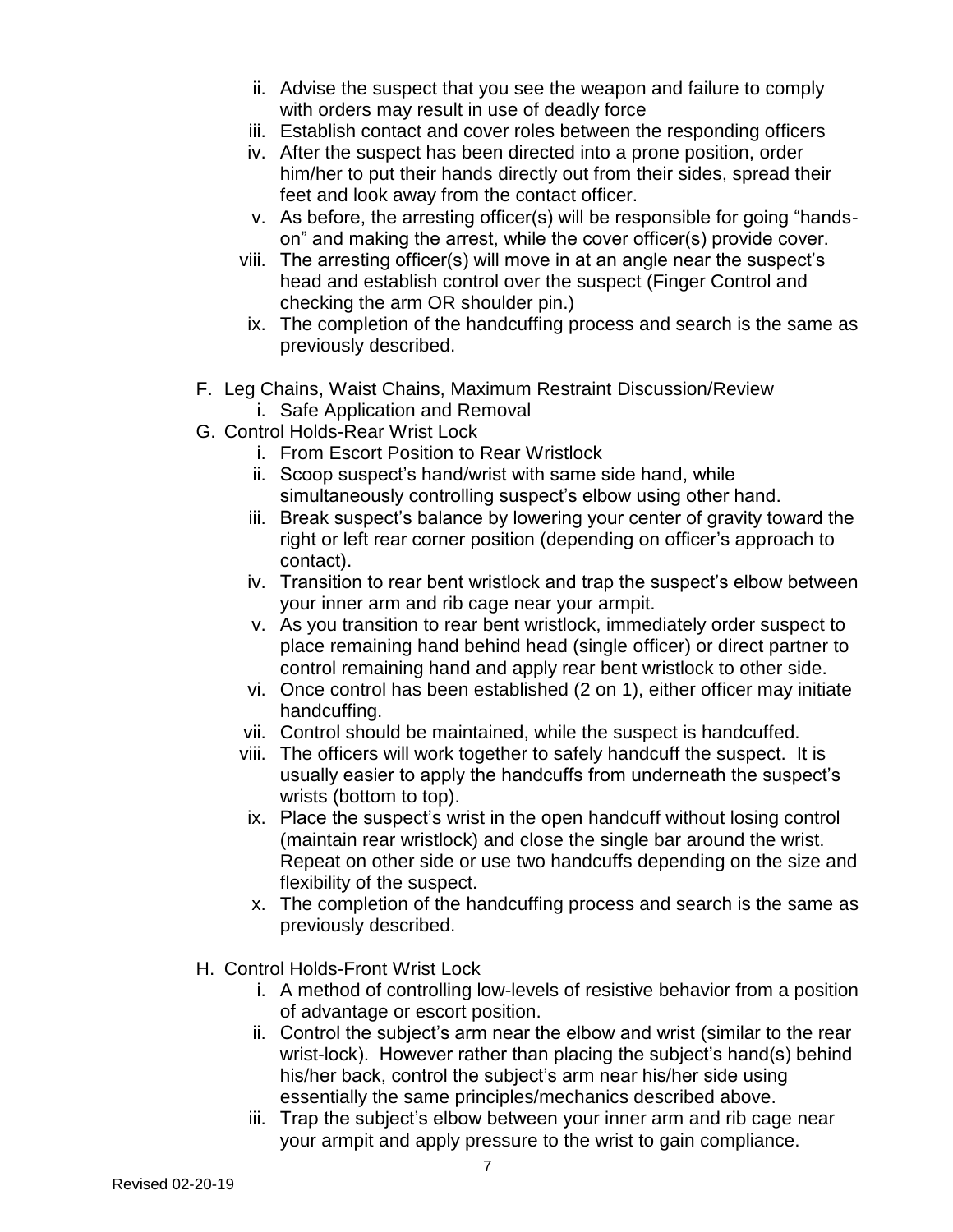- iv. The officer may transition from the front wrist lock to the rear wrist lock followed by handcuffing (using the same steps described above) or take the subject to the ground depending on the level of resistance encountered.
- I. Control Holds-Compression Wrist Lock
	- i. Single or Two-officer handcuffed prisoner compliance
	- ii. Generally used in response to low-levels of handcuffed prisoner resistance
	- iii. Not used to cause pain unnecessarily or inflict punishment.
	- iv. Grasp the elbow and the cover the back of the suspects same side hand
	- v. Compress the wrist by applying pressure to the back of the suspect's hand, pushing the palm towards the inside of the wrist while applying counter-pressure to the elbow.
- J. Control Holds Arm Lock (Bar Hammer Lock)
	- i. Two-officer handcuffed prisoner escort
	- ii. Generally used in response to low-levels of handcuffed prisoner resistance
	- iii. Not used to cause pain unnecessarily or inflict punishment.
	- iv. If unable to control handcuffed prisoner using arm lock, transition to takedown. A handcuffed prisoner will not be able to break his/her fall. The takedown must be reasonable and necessary based on the circumstances.
	- v. If feasible, the takedown may be performed in stages (depending on the level of resistance encountered). To perform in stages, take the suspect down to his/her knees, then onto their stomach (prone position).
- K. Takedowns-Head Control
	- i. Establish an inside position by placing your hands on the back of the suspect's head and bring elbows together
	- ii. The guiding principle is, "Where the head goes the body follows"
	- iii. The inside/ head control takedown from an inside position (like any takedown) should be set up using a distraction technique/ strike(s)
	- ix. Do not intentionally slam the suspect's head/ face into the ground unless warranted based on the circumstances
	- x. After transitioning to the ground, establish a top-control position and transition to a shoulder pin (cuffing/ restraining position) or disengage and transition to an alternate force option (police solution)
	- xi. Transition to a shoulder pin (Move left/snake left, move right/snake right)
- K. Arm Bar Take Down
	- i. Set up with distraction strike (knee to thigh)
	- ii. Trap suspects elbow against body, using two points of contact (upper arm and lower arm)
	- iii. Keep suspects arm as straight/locked out as possible
	- iv. Turn body and drive suspects arm down at a 45 degree angle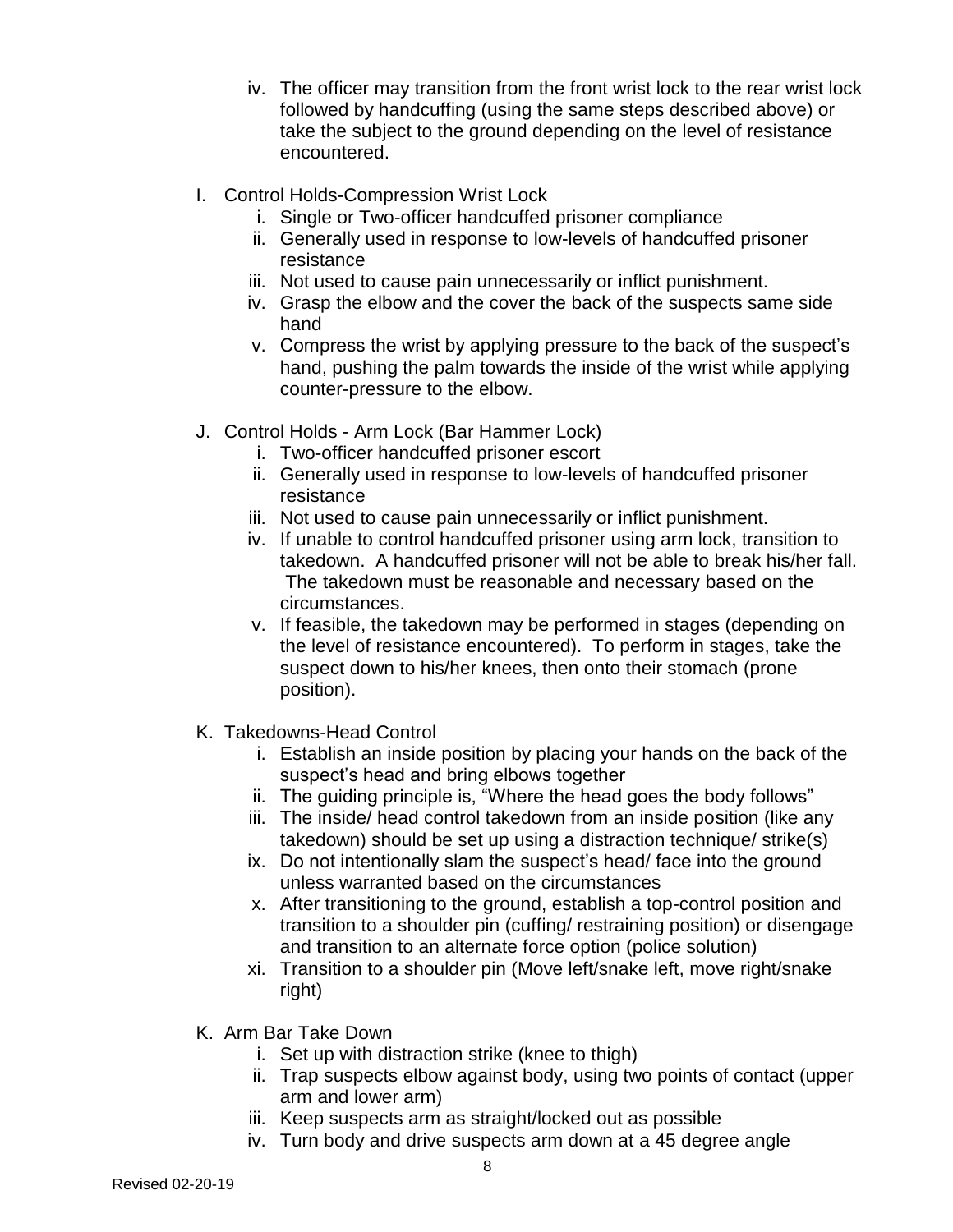- v. Step back with 'away" leg to continue corkscrewing motion
- vi. Drive shoulder into suspects shoulder/upper arm in a downward motion
- vii. Once suspect is grounded decided whether to stay or go
- viii. Demonstrate the Elbow Takedown from front to prone, front to supine, rear to supine and Reversal
- L. Take Down Bilateral Vascular Restraint (Standing Application)
	- i. From a position of advantage, tactically approach the suspect from behind and break their balance toward you
	- ii. To break their balance, grasp their shoulder near the base of their neck and forcefully pull him backward while moving in the same direction. Continue to move backward until the suspect is off balance. (\*Students may choose to use their rear leg to kick the back of the suspects (away) knee, breaking their balance to achieve the same result)
	- iii. While breaking their balance, simultaneously encircle their neck with your other arm
	- iv. The encircling arm will be palm down and form a 'V' around the suspect's neck. Your elbow must be aligned with the suspect's chin and pressure must not be applied to the windpipe.
	- v. Immediately after encircling the neck, establish your grip by making a fist with the encircling hand and firmly grasp the base of your fist with your other hand
	- vi. The rear elbow will be pointing downward and held close to your body
	- vii. Be sure that you establish and maintain three points of contact around the suspects neck (biceps on one side of their neck, the inside edge or your forearm on the other side, and the side of your head against the back of their head). Your head will help stabilize their head and push it into the 'V' toward your elbow.
	- viii. Drive your encircling arm and elbow downward into the suspect's chest, forcing their buttocks down to the ground while moving rearward. Maintain the hold during this process.
	- xii. Once suspect's buttocks hit the ground, square yourself to the suspect and transition into the prone position for hand-cuffing
	- xiii. Once the suspect is hand-cuffed place them in the recovery position and stop
	- xiv. If the suspect does not regain consciousness within thirty seconds, call for medical aid immediately and continue to monitor their ABC's. Check their pulse at the wrist and initiate CPR if needed.
- M. Take Down Bilateral Vascular Restraint (Prone Position)
	- i. The technique may also be applied from a prone (suspect face down), back (officer on back) or side (officer on side) position
	- ii. To apply or transition to the technique, simply grab your shoulder with your encircling hand
	- iii. Place your other arm along the side of their neck and grab your opposing shoulder, while establishing chest to back contact with the suspect and compress the sides of their neck
	- iv. Carefully transition to prone position for hand-cuffing